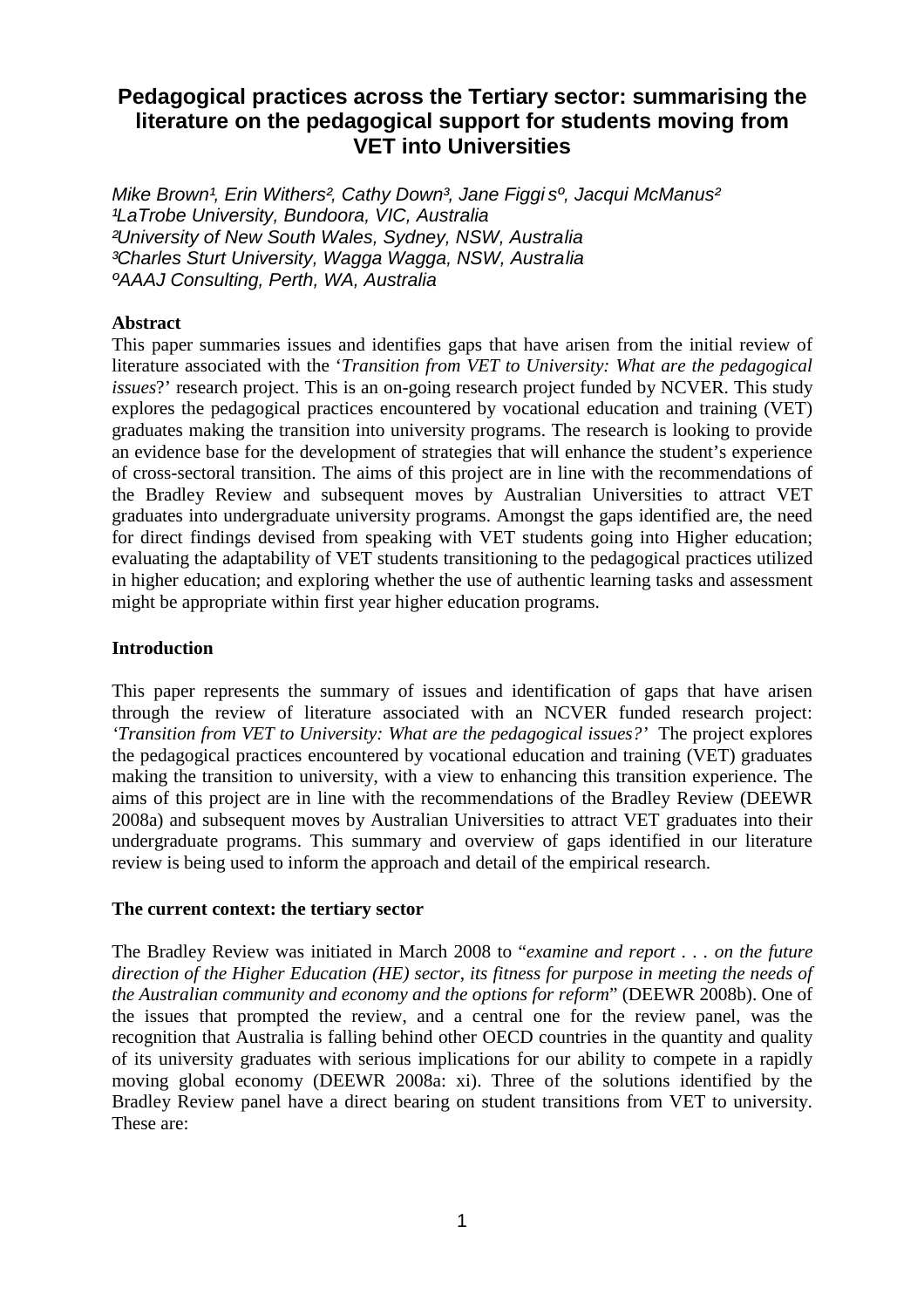- *1. The number of young Australians with a higher education qualification must be markedly increased.* The attainment target proposed by Bradley, and since accepted by state, Territory and Commonwealth governments, is that by 2025, 40 per cent of 25 to 34 year olds will have attained at least a bachelor-level qualification (DEEWR 2009:12). The figure at the time of the Bradley Review was 29 per cent. Current government targets also now include the halving of the percentage of adults without a Certificate III or above from 57% to 27% by 2020, and the doubling of the number of Diploma and Advanced Diploma completions in the same time;
- *2. Groups currently under-represented in the system must significantly contribute to this growth.* The target proposed by Bradley, and since accepted by state, Territory and Commonwealth governments, is that by 2020, 20 per cent of enrolments in HE should be students from low socio-economic backgrounds. The current figure is, as it has been for two decades, around 15 per cent (DEEWR 2008b:10; DEEWR 2009: 12).
- *3. A more flexible tertiary education and training system is critical* if volatility in demand for skills is to be accommodated and constantly changing skill needs met (DEEWR 2008a: 181).

This current research project on the pedagogical practices associated with articulation and transition from VET to university fits within the implementation of recommendations arising from the Bradley Review.

Prior to the Bradley Review, the tertiary sector was generally inclusive of all of VET and HE. But since the Bradley Review, it has come to be restricted by key stakeholders such as TAFE Directors Australia, Universities Australia , and even some dual sector universities, to the two highest levels in VET: Diploma level (AQF Level 5) and Advanced Diploma (AQF Level 6). Undergraduate Bachelor's Degree (AQF level 7) and all degrees above in the HE system are considered part of the tertiary sector. Despite this pooling of qualifications from the two systems, significant differences in purpose between the VET and HE systems remain.

In exploring these differences it's important to consider what the terms VET and HE mean. The two sectors are often said to be "*equal but different*" (Rushbrook, 1997:109). VET in Australia is a distinct form of tertiary education. Its purpose is to develop knowledge and skills for particular occupations (Moodie, 2008; Sutcliffe 2008). Consequently, it has distinct goals, stakeholders and a pedagogical approach with a number of special characteristics, including:

- Competency-based Training Packages (Smith and Blake, 2009) focused on workplacespecific outcomes and standards (Wheelahan, 2008). Industry is heavily involved in the development of training packages that formally specify national standards and qualifications for performing effectively in the workplace (Down 2003; ANTA, 2004; Down 2006). The industry partners and representatives identify desired outcomes but they do not prescribe the learning, teaching and assessment processes to achieve those outcomes (Down 2003 & 2007);
- an emphasis on 'know how' (Gabb and Glaisher, 2006) and tacit knowledge (TAFE and Community Education, Policy and Support Unit, 2004);
- a history of adaptation and flexibility (Rushbrook, 1997);
- a pedagogy which is learner-focused, collaborative and constructivist (Brennan-Kemmis et al, 2009).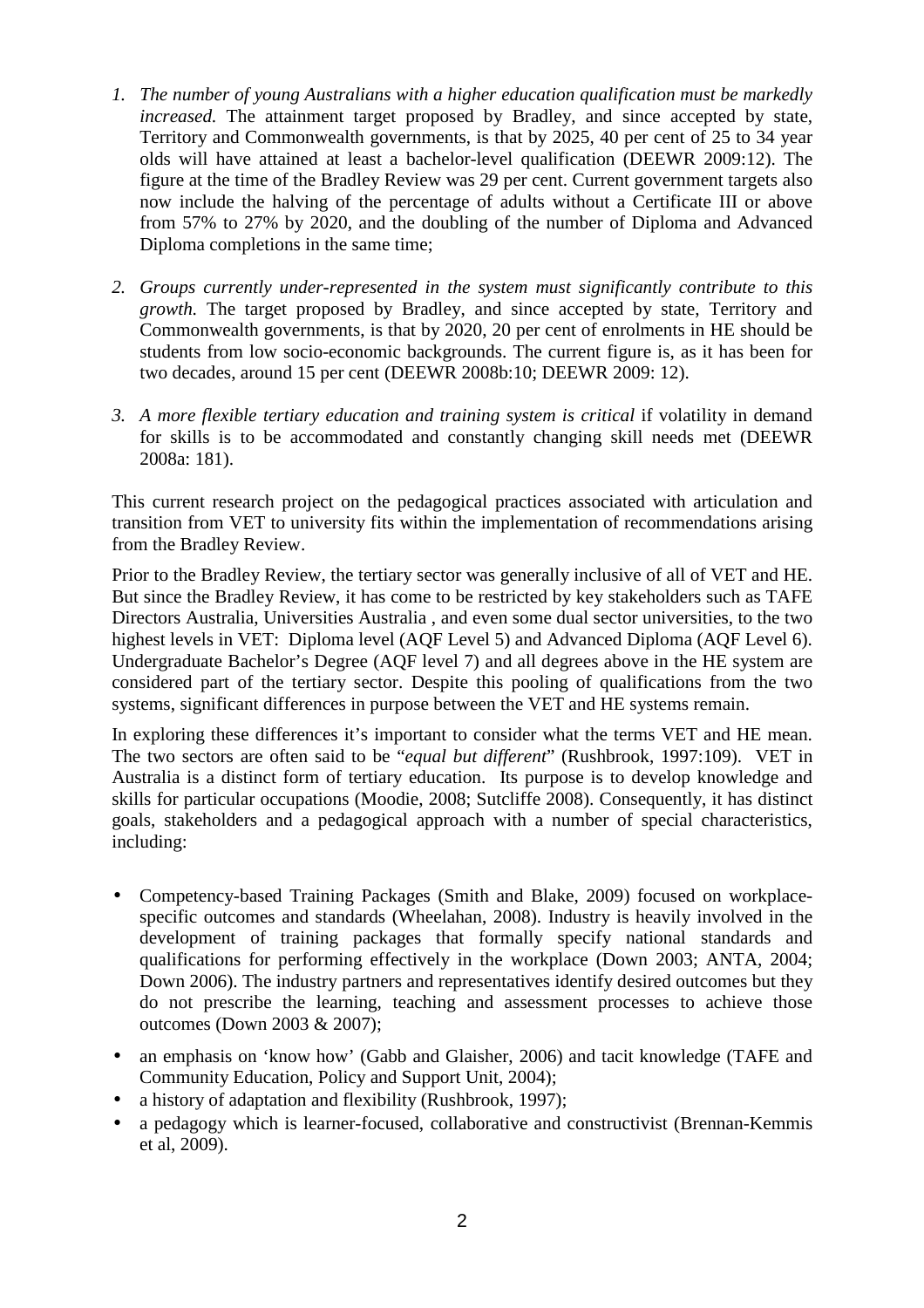Tensions exist over its multiple roles and between its multiple stakeholders (Moodie, 2008; Sutcliffe 2008; Brennan-Kemmis et al, 2009). Indeed, a common theme raised in the literature is the use of VET by multiple stakeholders to meet various educational, social and economic goals (Goozee, 2001; Moodie, 2008; Sutcliffe 2008). This has resulted in difficulties for the VET sector in the form of challenges to its remit and identity (Rushbrook 1997). Unlike HE, which is largely a competitive entry system, entry to TAFE institutes, Australia's public VET providers, is open access (Young, 2007). It is designed to provide opportunities for a wide array of students.

Whilst VET is a national system, with a qualifications framework, competency standards and Training Packages, there is, nonetheless, significant diversity across VET in different states (Wheelahan and Carter, 2001). The VET system allows for both standardised qualifications and training for specific employer needs (Knight and Mlotkowski, 2009).

The primary role of Higher Education is described variously in the literature in terms which may seem idealized to some:

- 1. to pursue truth and inform political decision-making to achieve social ends (Brubacher, 1982);
- 2. to pursue knowledge and further the pursuit of knowledge through development of future graduates (Hamlyn, 1996);
- 3. to ask questions of our place in the world; to develop and critique frameworks to understand our place in the world; and to equip us with skills and approaches to deal with the super-complexity of the world (Barnett, 2004).

These positions outline a broad and ambitious role for HE as a general mechanism for economic and social change as well as its specific functions of research and teaching to further understanding and the development of knowledge. Government policies, professional bodies and employers place pressure on HE institutions to demonstrate - through application of graduate attributes for example - that their graduates have generic 'employability' skills as well as disciplinary knowledge. Increasingly vocationally-relevant courses and programs are being developed within HE (Doughney, 2000; Billett 2009 & 2010), with links to industry and opportunities for students to learn more specific skills and capabilities. Growth in industry participation in HE has left the aims of universities and HE unclear, and as Doughney (2000) suggests, this requires examination and clarification, including a review of links with other institutions, including VET and schools. Our concern, however, is specifically about the pedagogical experience of the students who move from VET to university. In the next section we examine the literature on pedagogy, bearing in mind the blurred distinctions between VET and HE and how students' educational experiences in them are impacted.

#### **Pedagogical practices across the tertiary sector**

'Pedagogy' is a complex, shifting concept and difficult to define, particularly in relation to its scope (Watkins and Mortimer, 1999). Broadly defined as the study of teaching and learning, Alexander (2008) describes pedagogy as the big picture of teaching. Brennan-Kemmis et al (2009: 6) define pedagogy as "*as a core of effective and traditional practices of teaching and training that have worked over time*" and as assumptions embedded in practice that influence the design and provision of teaching and training. Watkins and Mortimer (1999) review research on pedagogy, identifying 4 phases of perspectives. Pedagogy as a focus on: 1) the teacher; 2) contexts of teaching; 3) teaching and learning; and currently, 4) the complex, non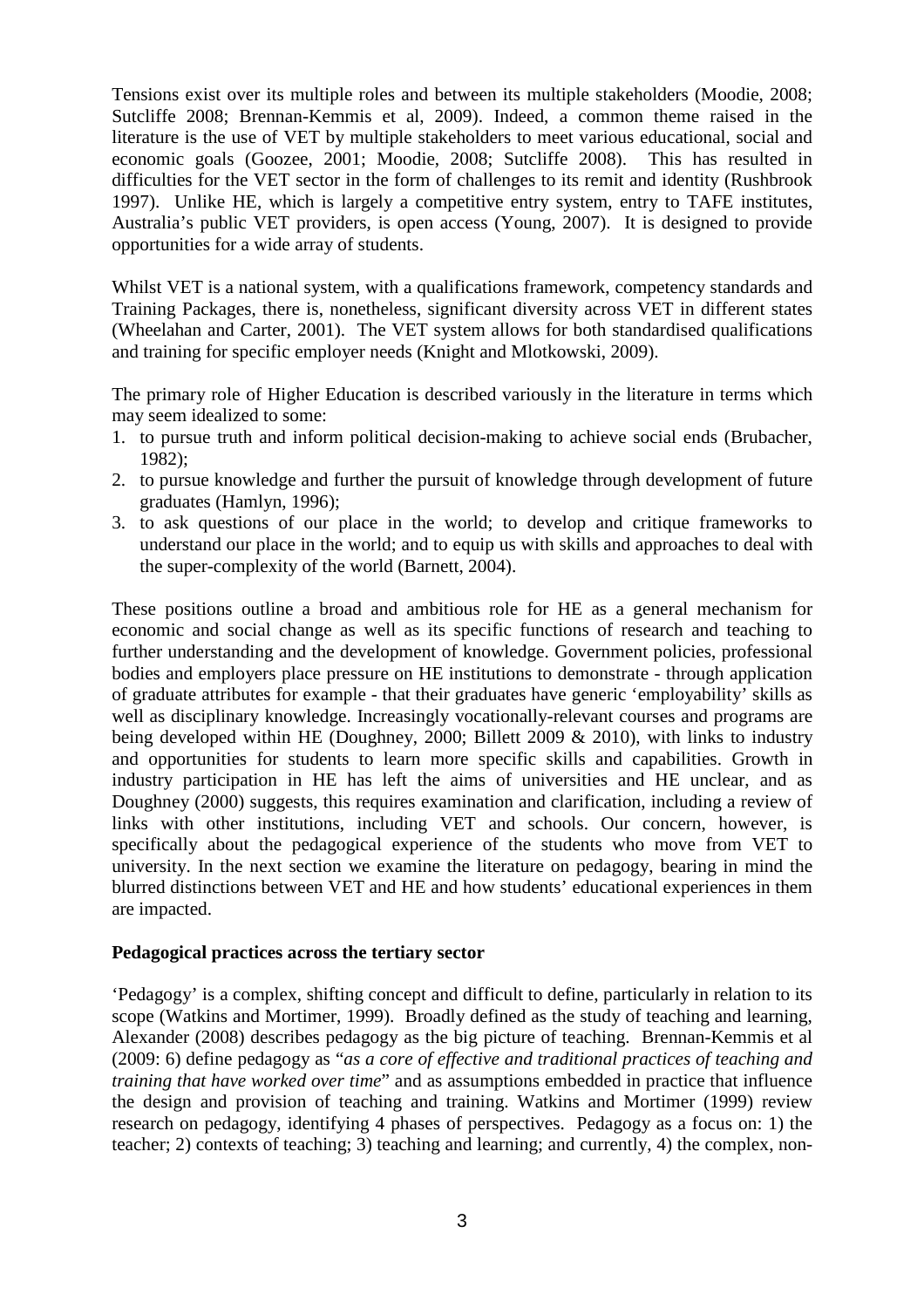linear relationships between multiple elements, including context, content, the teacher and the learner. This research study is framed up using this fourth conceptualisation.

In broad terms, pedagogy associated with VET is considered to be more practice and job orientated and aligned with a competency based approach to training, while pedagogy in HE is considered to be knowledge orientated aimed at developing a broad and deep level of understanding. However, these are arguably stereotypes or caricatures; as both VET and HE are more complex and multifaceted, with a range of objectives and features that are both overlapping and distinctive

# *Pedagogies in VET*

It is important to note that there is no one distinct pedagogy for the whole VET sector. However, typical pedagogical practices can be identified:

• The pedagogical practices within VET below the Certificate IV level are essentially practical. They are grounded in an industry practice for which they are intended and they are competency based. The nature of the student cohort also demands a practical orientation. Students undertake VET programs in order to become a worker in a particular occupation and they usually make this choice because they have a preference for the "hands-on" occupations. Many, but not all, VET students may not have flourished in a school learning environment which was essentially academic and removed from concrete experience (Down 2007; Smith and Blake 2009).

This orientation follows from the two forms of meaning identified by Ryle (1949): knowing "how" and knowing "that". Dewey (1936, cited in Stevenson, 2003, p.8) claimed that 'the most deeply ingrained knowledge … meaning is the capacity to do". Ryle (1949) argues that we learn *how* by practice. Similarly, by activity and practice, we learn to be.

- VET pedagogy aspires to be student-centred. This is partly historical and partly attributable to the infrastructure of VET (Harris, Guthrie, Hobart and Lundberg 1995; Smith and Keating 2003). Thus the rhetoric of VET is very much about meeting student and industry needs and this, in an environment of diversity, provides teachers/trainers with the recognition of the importance of flexibility and innovation to ensure that students' needs are met. This is supported by evidence of high rates of student approval within VET programs (NCVER Student Outcome Surveys 2009).
- VET pedagogy is influenced by theories and practices associated with adult learning. As the learning in VET is aimed at the learning of job roles for employment it is considered to be about the training and education of adult learners. Accordingly, teaching and learning strategies used in VET are devised from pedagogical practices considered appropriate for adults (Anderson, Brown and Rushbrook 2004; Tovey and Lawlor 2008).
- VET pedagogy is multi-contextual*.* VET programs are provided in a range of contexts and forms. They occur in school settings as VET in schools, they occur in TAFE colleges and private Registered Training Organisations (RTOs), through flexible arrangements and blended learning, the Adult and Continuing Education (ACE) sector, universities, and onthe-job in workplaces (Tovey and Lawlor 2008). Each contextual setting provides and exerts its own influence on the pedagogical practices.
- VET pedagogy continues to develop. Figgis (2009) identified six trends in the development of innovative VET pedagogical practice. These are the use of authentic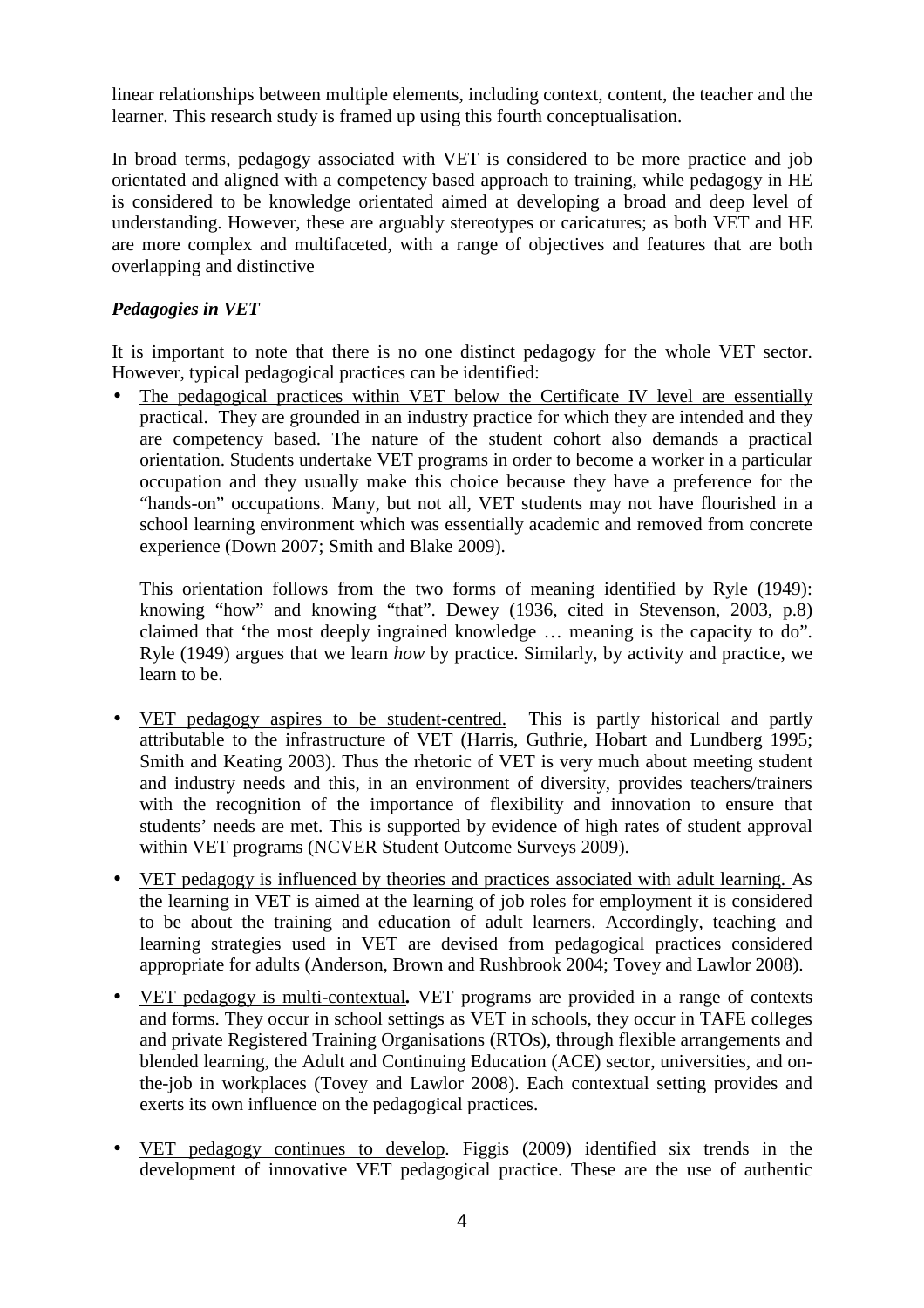learning tasks, the encouragement of peer learning, the application of e-learning, utilisation of workplace settings, personalising learning experiences and programs, and devolving the support and responsibility for teaching and learning so that it was closer to the influence of the practitioner. Clearly each of these could be unpacked further in greater detail, but in passing it is significant to note that the tendency towards being practical and student-centred have combined with the use of authentic learning tasks to give rise to the increasing use of authentic assessment. Interestingly the study by Figgis also found that the teachers most likely to be looking at instigating on-going improvement and change in their own work tended to be reflective; respectful of their learners; networked in with local enterprises and with other practitioners.

#### **Pedagogies in Higher Education (HE)**

Barnett (1997) critiques the idea that universities are for critical thinking alone and instead extends HE's role, arguing that universities are for developing 'critical being'. This he describes as being about students continuing "*to reflect critically on knowledge but also developing their powers of critical self reflection and critical action*", (Brockbank and McGill 1999: 50). With this fostering of criticality come expectations about autonomy and self-direction. In turn this gives rise to a form of student-centredness that interestingly is somewhat different to that which occurs within the VET sector.

Entwhistle (2009) argues that it has now become generally accepted that each subject area or discipline has its own 'inner logic'. This logic is based on a structuring of knowledge and key ideas and concepts. Pedagogy in a specific discipline is guided by this inner logic. Becher and Trowler (2001) suggest that different disciplinary knowledge can be clustered or arranged according to the classification of what constitutes academic knowledge in a discipline. Meyer and Land (2005) have argued that each discipline or area of study has a number of threshold concepts. These are the key ideas, concepts or processes in a discipline that must be understood by learners in those fields. They argue that students need to grasp these threshold concepts so that they can enter and study in that field. The notion of the inner logic of a subject (Entwhistle, Nisbet and Bromage 2006) is related to the notion of signature pedagogies of the professions that was developed by Shulman (2005). Teaching and learning within a discipline or profession usually reflects the key practices of that discipline or profession.

Learning within HE is based on a diversity of theories. Differentiation between surface and deep learning and the advocacy for deep learning is very common (Marton and Saljo 1976). Similarly the teaching in HE covers a range of diverse practices (Fry et al 2009; Biggs and Tang 2007). At one end of the continuum lectures still get 'delivered' to huge classes of up to 300 students on a regular basis. While at the other end of the continuum are approaches that utilise discovery methods such as problem-based and project-based learning. But even each of these contrasting arrangements harbors a range of approaches. Methods of teaching and learning using more flexible approaches are also common as are online and web-based approaches to teaching and learning.

Regardless of the discipline studies, most universities now acknowledge that many learners experience difficulties in making the jump to the kinds of autonomy, self direction and expectations about disciplinary specific knowledge in higher education and have put effort into making these more explicit to students, particularly in the early and initial sections of the learning programs. Adjustment to the expectations placed on learners in HE is not always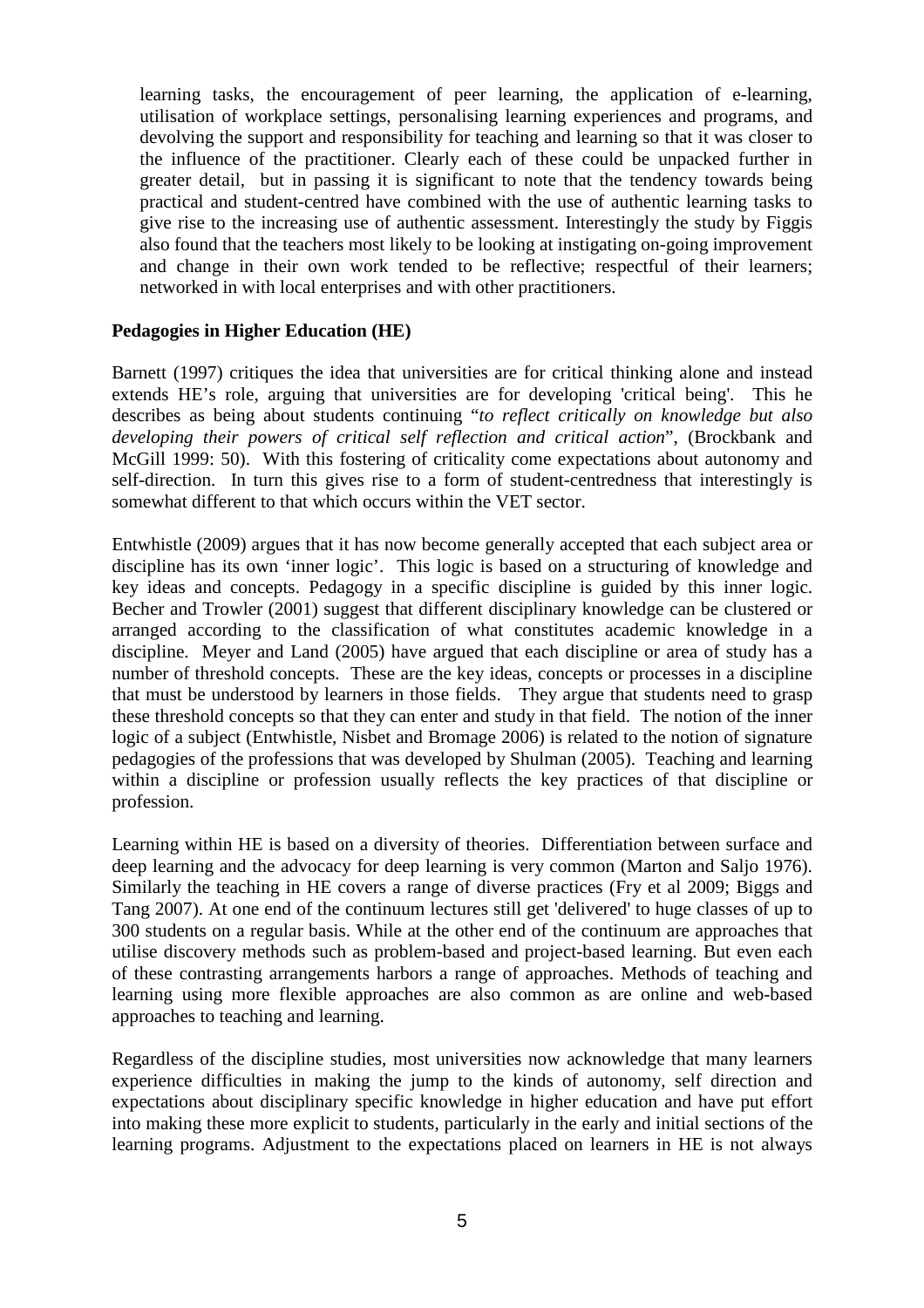straightforward and accordingly, there is a significant literature examining this transition to university which has evolved and is broadly referred to as the 'first year experience'.

# **The first year university experience**

## *Key features*

Many, if not most, first year HE students find adjusting to the new learning and teaching environment of university to be a significant challenge. It is argued that the first year experience for new entrants has a significant impact upon whether the student stays on (Wilcox et al, 2005; Krause et al, 2005) and their subsequent academic success or failure (Peat et al, 2001). Young (2007) argues that in HE, students are expected to develop as selfdirected researchers, able to independently carry out research and critically evaluate a range of material as well as organising themselves, directing and managing their own learning. Lack of awareness of the standards they are expected to perform at can pose a major challenge to students' ability to act autonomously. Expectations of students are often implicit rather than explicit (Pearce et al, 2000): standards, skills and disciplinary 'rules' such as referencing styles often remain hidden from students, embedded in tacit disciplinary norms. Without explicit introduction to new methods of learning for example, expectations for students to be self-directed, students may become frustrated and disengaged (Brookfield, 1986). Research by Krause (2001) identified student frustration with a lack of clarity about the audience for their written work and the 'mystery' around the grading system.

An important feature of the first year experience is the integration into, and sense of belonging to the university community (Kift, 2009; Hillman, 2005).This is an integrated academic and social challenge (Krause et al, 2005). The transition to university can be a major step for all students, involving the development of new social networks, increased independence and even the development of a new identity, Wilcox et al; (2005: 712) call this *"finding your place*". Finding, creating and sustaining new networks can be a challenge, especially for students moving into new social or geographical environments. Studies into students' reasons for discontinuation/deferment of their degrees have found that lack of social support can play a role (Wilcox et al, 2005).

External endorsement and feedback from lecturers/tutors played a significant role in students' success by nurturing their sense of themselves, building their confidence and reducing performance anxieties (Searle et al, 2005; Abbott-Chapman, 2006). An individual's selfefficacy can be enhanced by external encouragement and the provision of structured and supported opportunities to face challenges and achieve (Bandura, 1994). This is a role that lecturers and teachers can provide. Students want more interactions with tutors/lecturers, especially at the early stages of their new HE experience (Krause, 2001). The lack of contact with lecturers is reported to be a "*distressing*" aspect of transition to HE for some articulating students (Pearce et al, 2000).

Peat et al (2001) describe peer networks as a 'buffer' against transition challenges: arguably not only do they assist in social integration but are also an important means for students to develop skills to direct their own learning. Peer learning groups can be a source of support, information exchange, new ideas and access to resources (Brookfield, 1986). Disciplinarybased groups are an integral aspect of becoming part of a community of (academic) practice (Brown and Duguid, 1991).

The first year also involves acculturation into a particular disciplinary way of thinking and understanding (Krause et al, 2005). The difficulties students face may include challenges to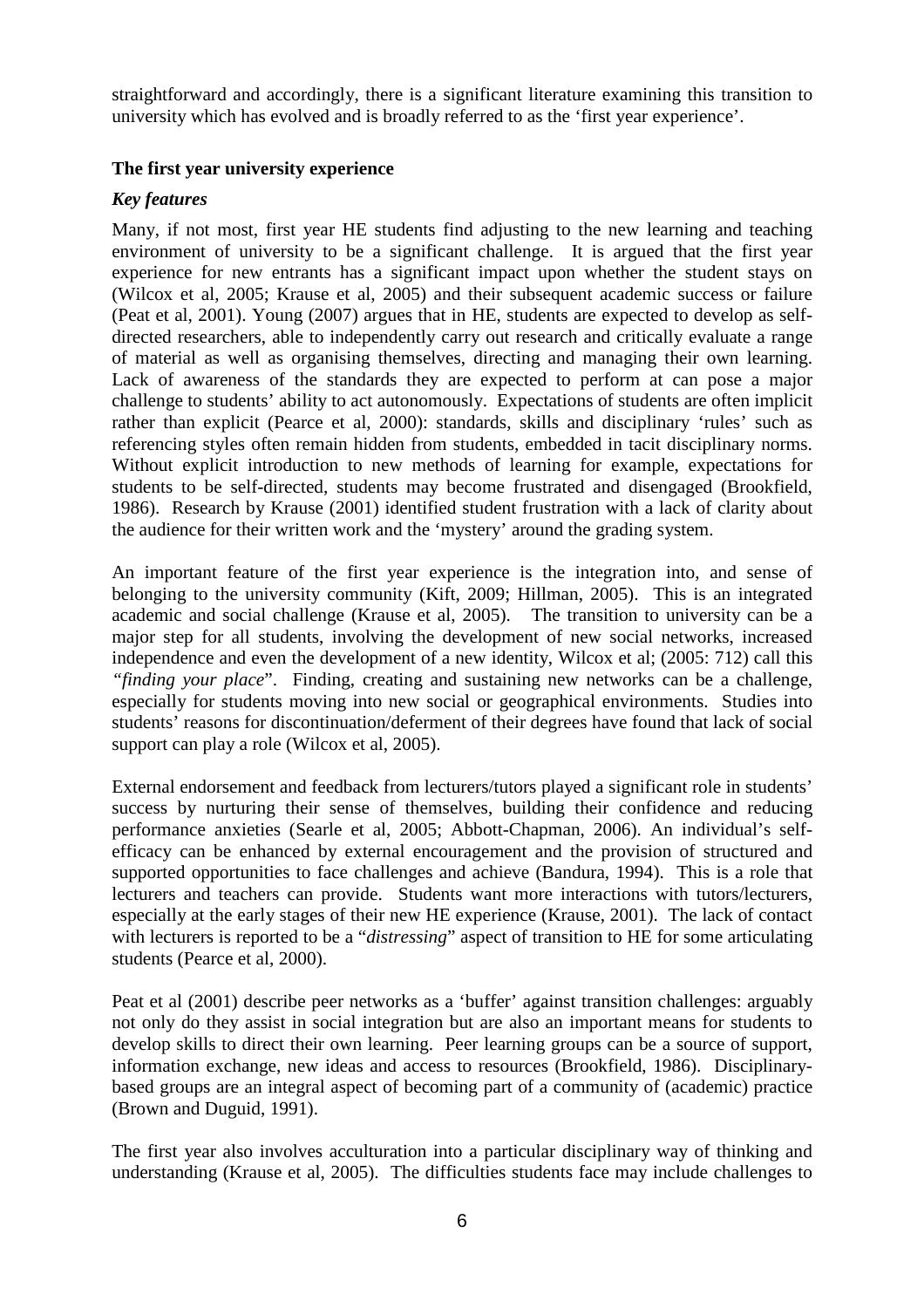their established ways of thinking and sense of identity. Becher (1989), drawing on a variety of literature, identifies the essence of disciplines to be both substantive and social. Members of a discipline are bound together by interacting knowledge domains, attitudes, behaviors, activities and cognitive styles (p20).

## *First year experience for students transitioning from VET*

In addition to the demands which first year university study presents to many students, even those who prepared at secondary school through an academic stream for university entry, transitioning from VET to university may face special challenges. While both VET and HE pedagogies encompass the principle of self-direction, in VET, this involves an andragogical orientation (Knowles, 1970) which encourages learning opportunities to be built around the needs of the individual; the direct application of learning to workplace issues; and the need for self-direction through flexible and distance-learning. Thus, the HE understanding of selfdirection as an individual responsibility may pose a particular problem for articulating students.

The VET competency-based curriculum sets out clear standards and expectations. For students transitioning to university, provision of clear, explicit pedagogy, standards and expectations is significant in addressing some of the transition problems identified by students. Research (Milne et al, 2006) found that students articulating from VET to HE studied in groups and used peers to mitigate the impacts of transition.

Another underpinning factor – and of particular importance to articulating students - is that of the different types of knowledge emphasised in different educational environments. Gabb and Glaisher (2006) suggest that VET emphasises procedural (practical) knowledge whilst HE emphasises declarative (theoretical) knowledge; these are complementary but essentially different 'forms' of knowledge. The latter consists of information, facts, concepts and developing an understanding of the inter-connectedness of these is the basis for deep knowledge while procedural knowledge consists of skilled action, techniques and ability (Billett, 1996).

Characteristics of learning outcomes for VET qualifications (Diploma and Advanced Diploma) emphasise the application of knowledge and skills across different contexts and the use of judgement and self-direction. The approach is work-based in that it focuses on the development of skills and knowledge directly applicable to the world of work and that for many VET students; work is a site of learning through placements, apprenticeships and structured workplace learning (Billett 2001; Chappell, 2002). The balance between breadth and depth of activity and practice depends on particular courses studied (AQF, 2007). Learning outcomes for bachelor degrees emphasise: the acquisition of a body of knowledge; disciplinary concepts; the development of academic skills, including research; and depth of understanding.

With regard to the learning pathway, articulation arrangements from VET to university can variously encompass credit transfer agreements, recognition of prior learning, dual-sector institutional arrangements, shared campuses and resources and joint awards, but to date consistency in their implementation is problematic. Wheelahan (2009) has been critical of how these arrangements work for VET students of low SES. Likewise, Christie cites an example from her research of the range in the institutional recognition of qualifications completed in VET for credit into university based courses. Christie (2010) used the example of the VET Diploma in Children's Services to demonstrate the variation in recognition for credit into a Bachelor of Early Childhood Education that exists between four different universities. At 'University A', a student coming in with this VET Diploma receives 80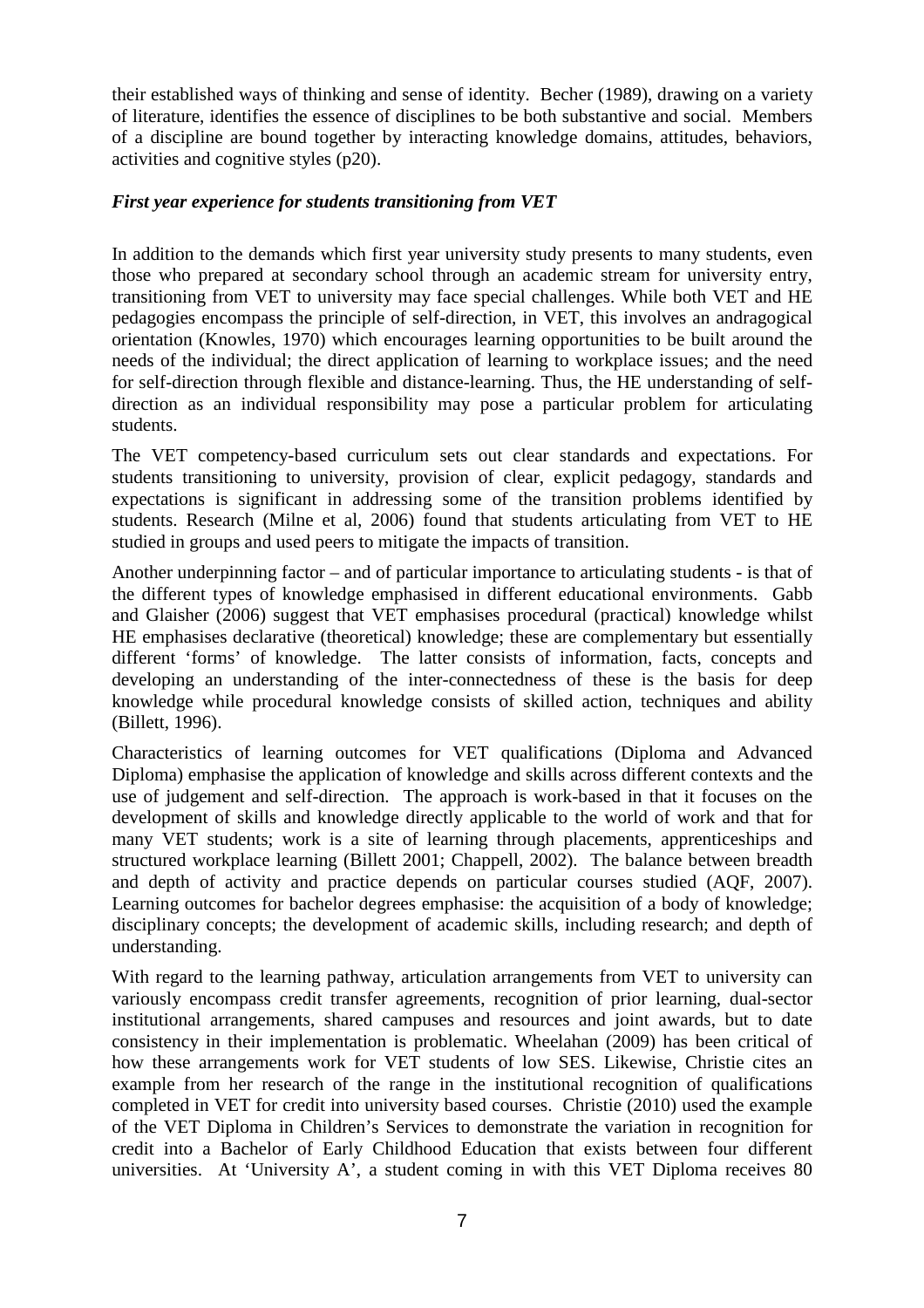credit points towards a total of 240 that are needed for this Bachelors degree. This is credit for one third of the degree program. At 'University B', a student receives 48 credit points towards the 192 needed for the degree. This is credit for one quarter of the degree program. At 'University C' the student articulating with the VET Diploma receives credit for 9 credit points out of a 90 required for the degree. This represents one tenth of the degree program. At 'University D' a student with the Diploma and 12 months work experience gains direct entry into the third year of the degree. This is equivalent to receiving credit for two thirds of the degree program. These articulation arrangements represent credit for the same VET Diploma qualification into degree programs which have the same title and which should by all accounts be considered comparable.

There are a variety of different structures and policies to assist transition (see Gabb and Glaisher, 2006 and Cram and Watson, 2008 for detailed overview), which vary in their degree of success and associated pedagogical challenges and limitations. Cram and Watson (2008) found that highly articulated pathways, characterised by joint planning of curriculum; joint teaching activities; and joint student projects resulted in most effective transition. Whilst formal transition arrangements imply a straightforward, linear path for students from VET to university, the reality as experienced and understood by learners themselves may be very different. Research conducted by Harris et al (2006) found that in contrast to the claim of seamless linearity many learners actually perceived their educational experiences to be like zigzags, lurches and stepping stones. Barriers to seamless transition included lack of information or inaccurate information and complex personal circumstances.

When considering support for transitioning students it is essential to not lose sight of the fact that challenges associated with participating in HE can be welcomed by students (McInnis and James, 1995) and form an important part of their development. Alongside institutional responsibilities, students have responsibility for their own transition (James et al, 2010) and, they are an active participant in creating their experiences (McInnis and James, 1995).

# **Identifying some gaps in the evidence base**

With some exceptions the literature on transition into HE is derived from studies on either the transition of secondary students into HE or the general experiences of first year students, without identification of their educational background. The findings from these studies stand as indicators of issues but require investigation to test, and if appropriate, to confirm whether they apply equally for students transitioning from VET to HE. Specific to VET is the experience of the competency-based curriculum and some commentators suggest learning through a competency based approach results in gaps in student understanding and knowledge (see Wheelahan, 2008). This finding will need to be explored further and may be important where credit transfer occurs across the two systems.

A key gap in this literature is the voice of the students. Many of the gaps and issues identified could be clarified if we knew, for example, more about transitioning students':

- actual experience of learning in VET and HE;
- motivation, confidence, expectations and readiness for study in HE;
- their use of supports such as peer and/or disciplinary groups;
- perceptions of access to lecturers;
- perceptions of the clarity of standards and course expectations;
- perception of special issues for older learners.

There also appears to be a particular need to explore the evidence for different forms of 'selfdirection' arising between VET and HE and whether such differences are relevant for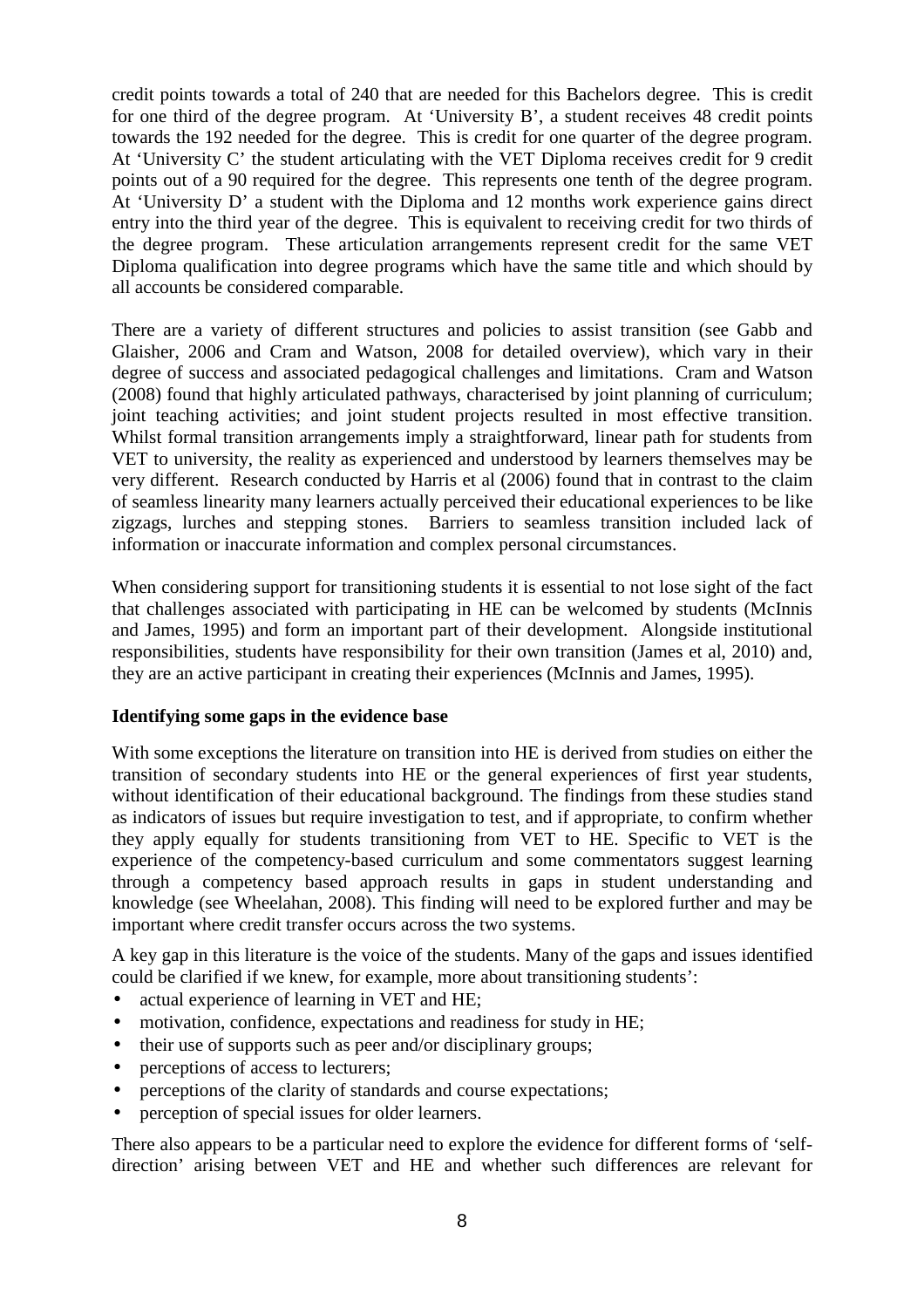Diploma, Advanced Diploma and Degree level programs. Similarly, a difference in the kinds and levels of support students perceive between the two sectors – and whether they are accessed – is an important issue for further study. In this research it is thought that some focus on the assessment practices in use across both sectors may also offer significant insight into differences in the pedagogy across the sectors. For this reason it is thought that one of the gaps that need to be researched in this study is the differences in assessment, particularly authentic assessment.

## **Conclusion**

This paper summarises the literature review and begins to identify some of the issues and gaps in the existing evidence base. Much of the existing research is derived from studies of students transitioning from secondary schools into HE and therefore should be read as indicative and in need of further exploration with VET students. Missing from much of the research is the data from VET students. The review confirmed that teaching, learning, program design, and assessment practices are significantly different between VET and HE programs. Specific to VET is the use of the competency-based approach to training and its strong and direct connection to industry. Accordingly, the teaching, learning and assessment practices often utilise authentic tasks and authentic assessment. Learning in HE is regarded as knowledge based and teaching is commonly provided through lectures, with follow up tutorial based discussions. HE study is believed to require analysis, autonomy and selfdirection, and learning often assessed through examinations and essay writing based on personal research and assignments. Clearly it would be a significant breakthrough to build on the strengths of the two different systems.

#### **References**

Abbott-Chapman, J. (2006) Moving from technical and further education to university: an Australian study of mature students, *Journal of Vocational Education & Training*, 58, (1), 1- 17

Alexander R (2008) *Essays on Pedagogy*, London & New York: Routledge.

Anderson D, Brown M and Rushbrook P (2004) Vocational education and training in Foley G. (ed) *Dimensions of adult learning: adult education and training in a global era,* Sydney: Allen & Unwin.

Australian National Training Authority (2004) *ABC of VET: Training Packages*. Accessed 12/1/11;http://www.dest.gov.au/NR/rdonlyres/CBB18C4F-04C6-4DA2-9244- ADB9350D4646/12125/trainingpackage\_abc\_of\_vet.pdf

Australian Qualifications Framework *(2007) Implementation Handbook: 4th edition.* AQF Advisory Board. , Department of Education, Employment and Workplace Relations (DEEWR), (2009). *Transforming Australia's Higher Education Sector*. Canberra: DEEWR.

Bandura, A. (1994). Self-efficacy. In V. S. Ramachaudran (Ed.), *Encyclopedia of human behavior*, 4, 71-81.

Barnett R. (1997) *Higher education: a critical business*. Buckingham: SRHE/Open University Press.

Barnett, R., (2004). The Purposes of Higher Education and the Changing Face of Academia. *London Review of Education*, 2, (1), 61-73.

Becher, T. (1989) *Academic Tribes and Territories*. Buckingham: SRHE/Open University Press.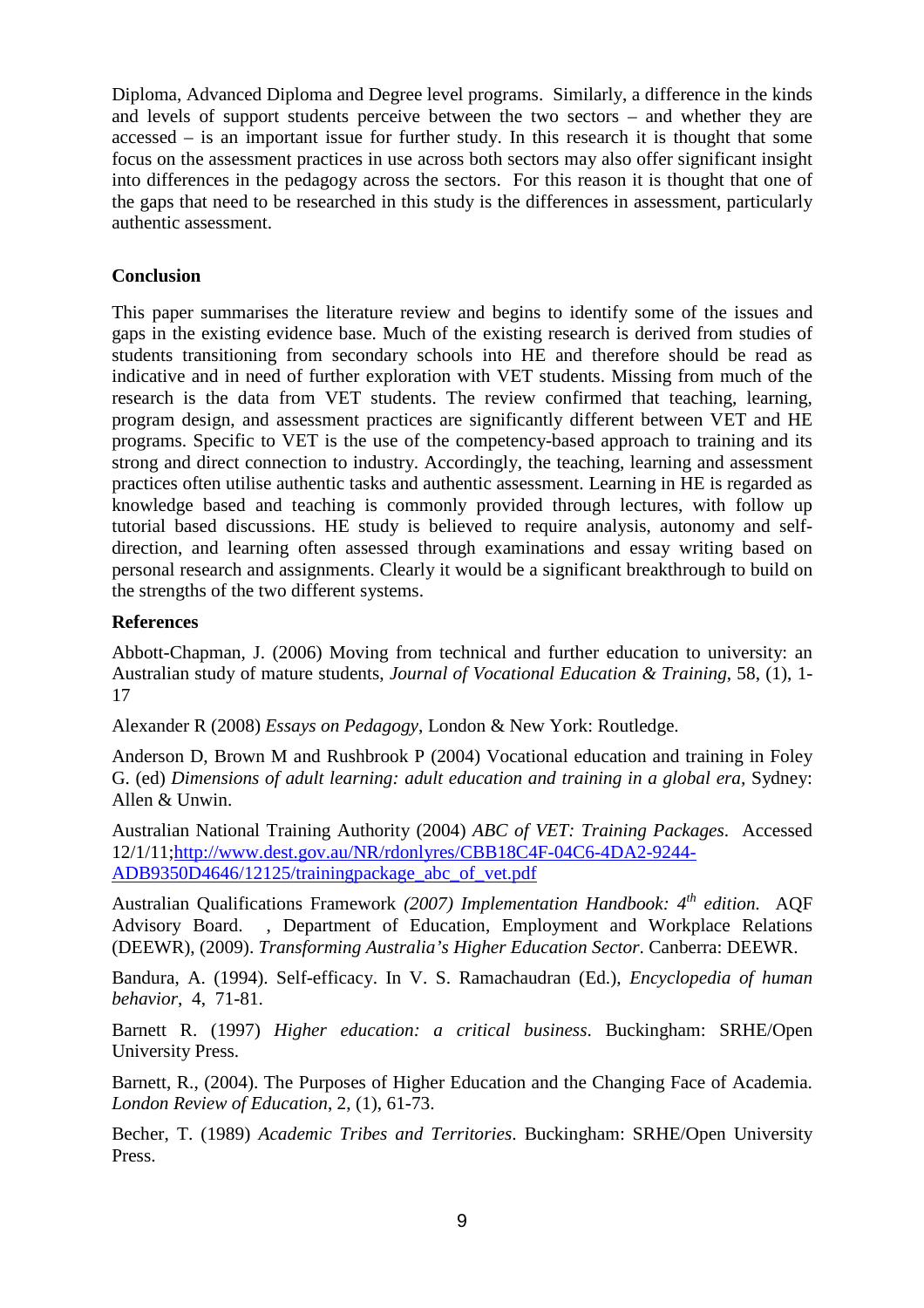Becher T and Trowler P (2001) *Academic tribes and territories,* Buckingham: SRHE/Open University Press.

Biggs, J. and Tang, C. (2007) *Teaching for quality learning in universities*. (3rd edition) Buckingham: SRHE/Open University Press.

Billett S. (1996) Towards a model of workplace learning: the learning curriculum. *Studies in Continuing Education*. 18, (1), 43-58.

Billett S. (2001) *Learning in the workplace: strategies for effective practice*. Sydney: Allen & Unwin.

Billett, S. (2009) Realising the educational worth of integrating work experiences in higher education, *Studies in Higher Education*, 34, (7), 827-843.

Billett, S. (Ed) (2010). *Learning through practice*: Springer; Dordrecht, The Netherlands.

Brennan-Kemmis, R., Sutcliffe, S. and Ahern S (2009) Making Vet Pedagogy Explicit. AVETRA 2009 Conference (accessed 30/11/10: http://avetra.org.au/publications/conferencearchives/conference-archives-2009/papers-presentations-209)

Brockbank A. and McGill I. (1999) *Facilitating reflective learning in higher education*. Buckingham: SRHE/Open University Press.

Brookfield S (1986) Understanding and facilitating adult learning: a comprehensive analysis of principles and effective practices, San Francisco: Jossey Bass.

Brown, J.S. and Duguid, P. (1991) Organizational learning and communities of practice: toward a unified view of working, learning and innovation. *Organization Science*, 2, 40–57.

Brubacher, John S., 1982. *On the philosophy of higher education*, San Francisco: Jossey-Bass. Available at: http://www.voced.edu.au/td/tnc\_1.195 [Accessed May 27, 2010].

Chappell, C. (2002) *Work based learning and vocational education and training practitioners*, RCVET Working Papers (http://pandora.nla.gov.au/pan/22468/20021106- 0000/www.uts.edu.au/fac/edu/rcvet/working papers/9903 Chappell.pdf)

Christie, P. (2010) Meanings of 'Inclusion': TAFE, universities and the participation agenda – seminar held 28 July 2010, accessed http://live.unimelb.edu.au/episode/tertirary-educationseminar-2.

Cram, B. and Watson, L. (2008) Managing credit transfer from TAFE to university: the case for cross-sectoral collaboration. *Paper presented at AVETRA Conference 2008.* 

Department of Education, Employment and Workplace Relations (DEEWR), (2008a), *Review of Australian Higher Education: Final Report*. Canberra: *DEEWR. (also known as the Bradley Review)* 

Department of Education, Employment and Workplace Relations (DEEWR), (2008b), *Terms of Reference for the Review of Australian Higher Education,* Canberra: *DEEWR* 

Department of Education, Employment and Workplace Relations (DEEWR), (2009), *Transforming Australia's higher education system.* Canberra: *DEEWR* 

Doughney, L (2000) Universal Tertiary Education: How dual-sector universities can challenge the binary divide between TAFE and higher education - the case of Victoria University of Technology, *Journal of Higher Education Policy and Management*, 22, (1), 59- 72.

Down, C. M. (2003) The impact of training packages: What might we learn about substantial system-wide change processes? in *International Journal of Training Research* 1, (2), 1 – 20.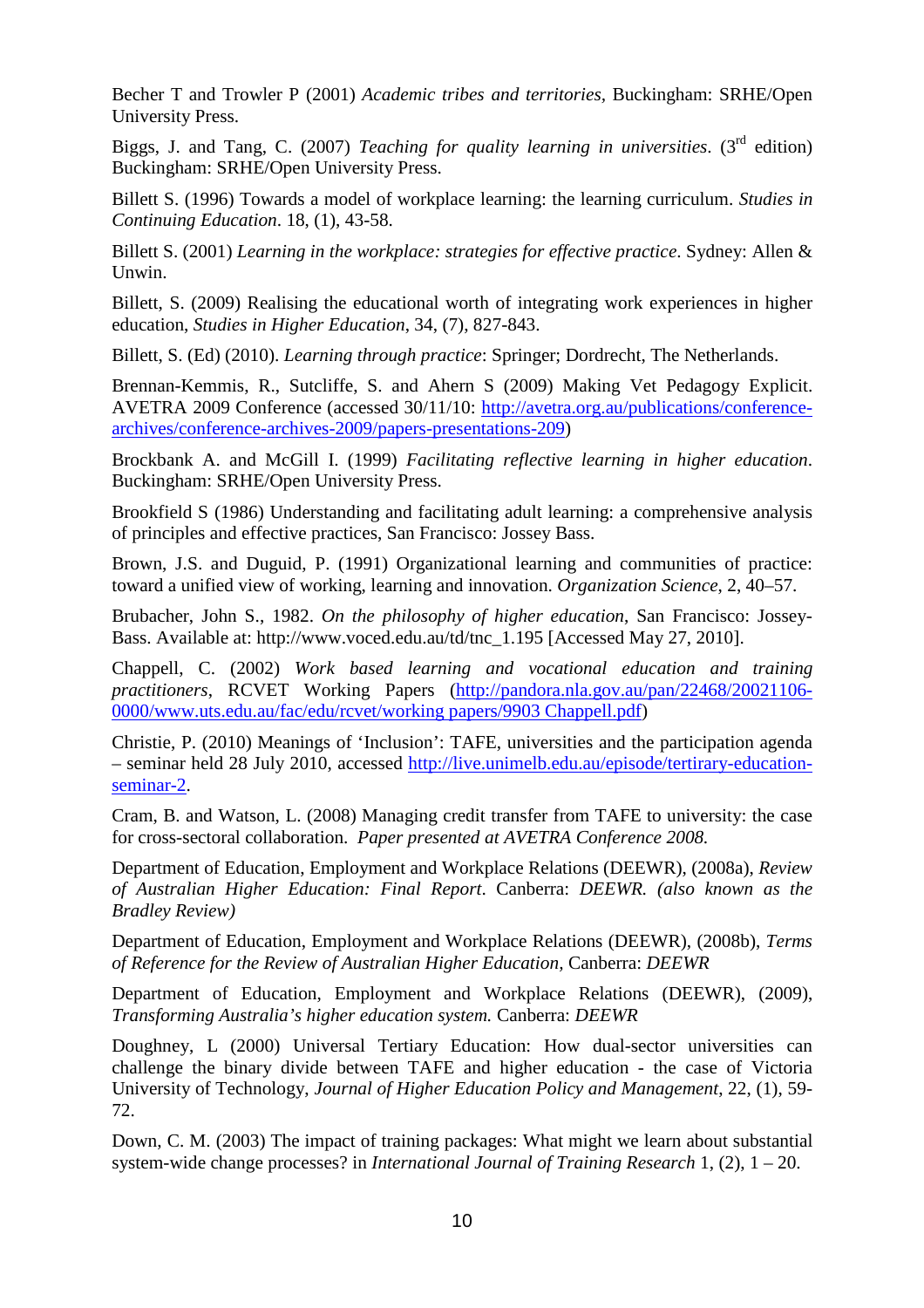Down, C. M. (2006) *Situated Learning: Perceptions of training practitioners on the transfer of competence across workplace contexts.* Unpublished PhD thesis, RMIT University, Melbourne.

Down, C. M. (2007). Crossing polycontextual boundaries: The role of context in learning. Paper presented at the *Evolution, revolution or status quo: The new context in VET*, Victoria University, Melbourne.

Entwhistle N. (2009) *Teaching for understanding at university: deep approaches and distinctive ways of thinking*, London: Palgrave Macmillan

Entwhistle N, Nisbet J and Bromage, A (2006) *ETL Project Subject Overview report: Electronic Engineering*, accessed via http://etl.tla.ed.ac.uk/publications

Figgis J (2009) *Regenerating the Australian landscape of professional VET practice: Practitioner-driven changes to teaching and learning*, Adelaide: NCVER.

Fry H, Ketteridge S and Marshall S (2009) *A handbook for teaching and learning in higher education: enhancing academic practice*, London & New York: Routledge

Gabb, R. and Glaisher, S. (2006) *Models of cross-sectoral curricula: TAFE and HE.* Victoria University.

Goozee, G. (2001) *The development of TAFE in Australia*. Adelaide: NCVER.

Hamlyn, D.W., 1996. The Concept of a University. *Philosophy*, 71 (276), 205-218.

Harris, R., Guthrie, H., Hobart, B. and Lundberg, D. (1995). *Competency-based Education and Training*. Macmillan, South Yarra.

Harris, R., Rainey, L. and Sumner, R. (2006) *Crazy Paving or Stepping Stones? Learning pathways between and within vocational education and training and higher education*. Adelaide: NCVER.

Hillman, K. (2005) *The First Year Experience: The Transition from Secondary School to University and TAFE in Australia.* Melbourne: Australian Council for Educational Research.

James, R., Krause, K. and Jennings, C. (2010) *The First Year Experience in Australian Universities: Findings from 1994 to 2009*. Centre for the Study of Higher Education, The University of Melbourne.

Kift, S. (2009) *Articulating a transition pedagogy to scaffold and to enhance the first year student learning experience in Australian higher education*. Queensland University of Technology.

Knight, B. and Mlotkowski, P. (2009) *An overview of vocational education and training in Australia and its links to the labour market*. Adelaide: NCVER.

Knowles M (1970) *The modern practice of adult education: from pedagogy to andragogy*, Engelwood Cliffs: Cambridge Adult Education

Krause, K (2001) The University Essay Writing Experience: A pathway for academic integration during transition, *Higher Education Research & Development*, 20,(2), 147 — 168

Krause, K., Hartley, R., James, R. and McInnis, C. (2005) *The First Year Experience in Australia Universities: Findings from a decade of national studies.* Centre for the Study of Higher Education: University of Melbourne.

Marton F and Saljo R. (1976). On qualitative differences in learning: 1 Outcomes and processes. *British Journal of Educational Psychology*. 46, 4-11.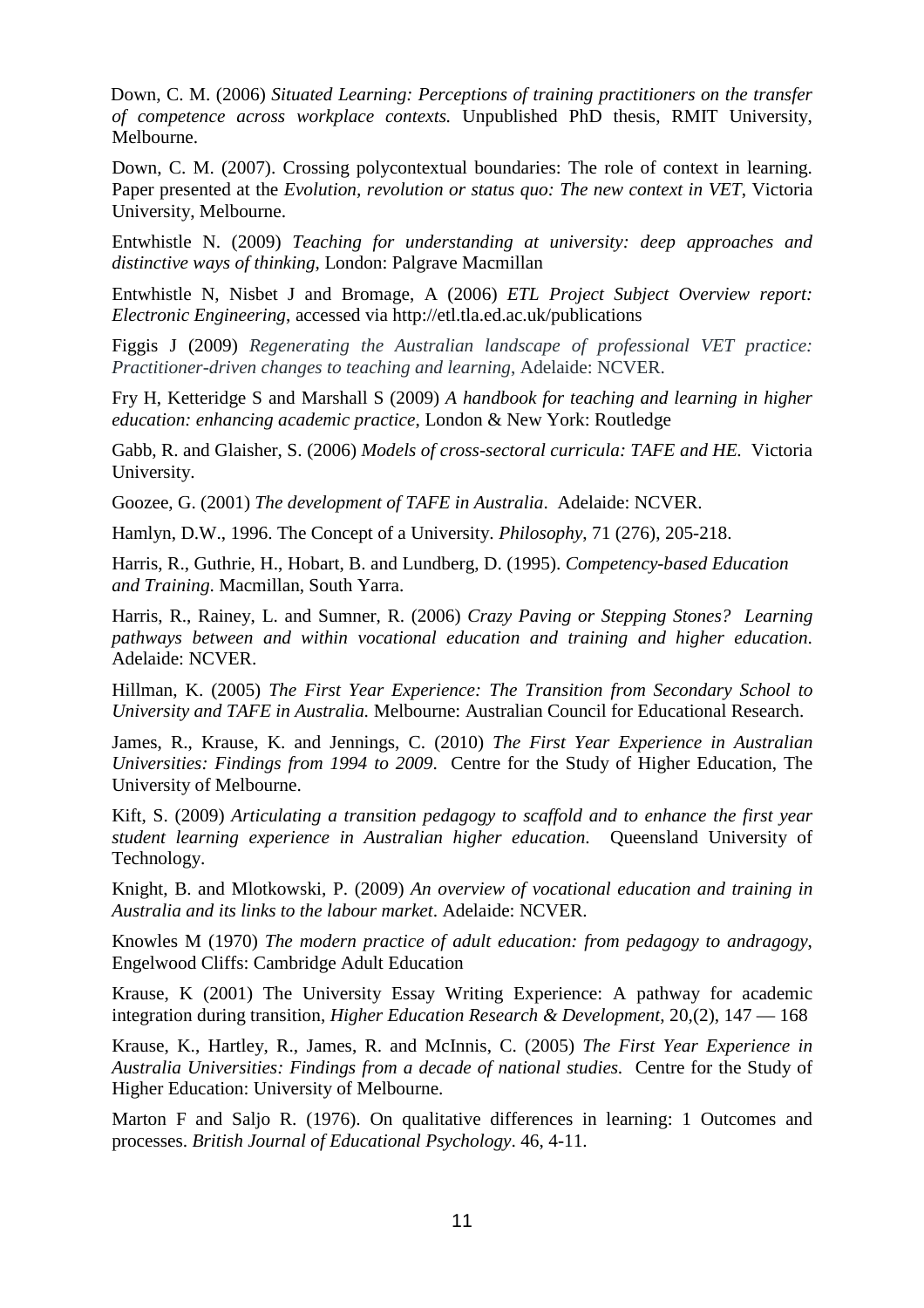McInnis, C and James, R. (1995). *First Year on Campus: Diversity in the Initial Experiences of Australian Undergraduates*. Canberra: Australian Government Publication Service.

Meyer J. and Land R. (2005) Threshold concepts and troublesome knowledge (2) Epistemological considerations and a conceptual framework for teaching and learning, in *Higher Education,* 49, 373-388.

Milne, L., Glaisher, S. and Keating, S. (2006), *Making articulation work: TAFE to higher education at Victoria University*, Final Report. Postcompulsory Education Centre, Victoria University, Victoria.

Moodie, G. (2008) *From Vocational to Higher Education*. Maidenhead: OUP.

NCVER (2009) Student Outcome Surveys 2009, Adelaide: NCVER

Pearce, A., Murphy, H. and Conroy, P. (2000) Smoother pathways from TAFE to higher education. Paper presented at ASET & HERDSA conference 2000. Accessed 12/1/11: http://www.ascilite.org.au/aset-archives/confs/aset-herdsa2000/main.html

Peat, M, Dalziel, J and Grant, A. M.(2001) 'Enhancing the First Year Student Experience by Facilitating the Development of Peer Networks through a One-day Workshop', *Higher Education Research & Development*, 20, (2), 199 - 215

Rushbrook, P (1997) Tradition, Pathways and the Renegotiation of TAFE Identity in Victoria, *Discourse: Studies in the Cultural Politics of Education*, 18, (1), 103 - 112.

Ryle G (1949). *The concept of mind*, London: Hutchinson

Searle, J., Billett, S. and Behrens, K. (2005) Affordances and engagements: The shaping of adults' initial experiences in higher education. *13th Annual International conference on postcompulsory education and training*. Gold Coast, Queensland Vol 2 (pp 163-170).

Shulman L (2005) *The wisdom of practice: essays on teaching, learning, and learning to teach*, San Francisco: Jossey Bass.

Smith, E and Keating, J (2003), *From training reform to training packages*, Social Science

Press, Tuggerah.

Smith, P J. and Blake, D (2009) The influence of learning environment on student conceptions of learning, *Journal of Vocational Education & Training*, 61, (3), 231 - 246

Stevenson, J. (Ed). (2003). *Developing vocational expertise : principles and issues in vocational education*, Sydney: Allen & Unwin

Sutcliffe S (2008) VET pedagogy: What does it mean in our amorphous VET environment? in *ALAR: Action Learning and Action Research Journal*, 14, (2), 73-81.

TAFE and Community Education Policy and Support Unit (2004) *Theory into practice-TAFE NSW VET Teaching and Learning Project: Part A Literature review.* 

Tovey M D and Lawlor D R (2008) *Training in Australia* (3<sup>rd</sup> edition), Frenchs Forest: Pearson Education.

Watkins, C. and Mortimore, P. (1999) Pedagogy: What do we know? In P. Mortimore (Ed.) *Understanding Pedagogy and its Impact on Learning*. London: Paul Chapman Publishing.

Wheelahan, L. (2008) Can learning outcomes be divorced from processes of learning? Or why training packages make very bad curriculum. AVETRA Conference 2008.

Wheelahan, L. (2009) *What kind of access does VET provide to higher education for low SES students? Not a lot.* Paper presented to: 'Student Equity in Higher Education: What we